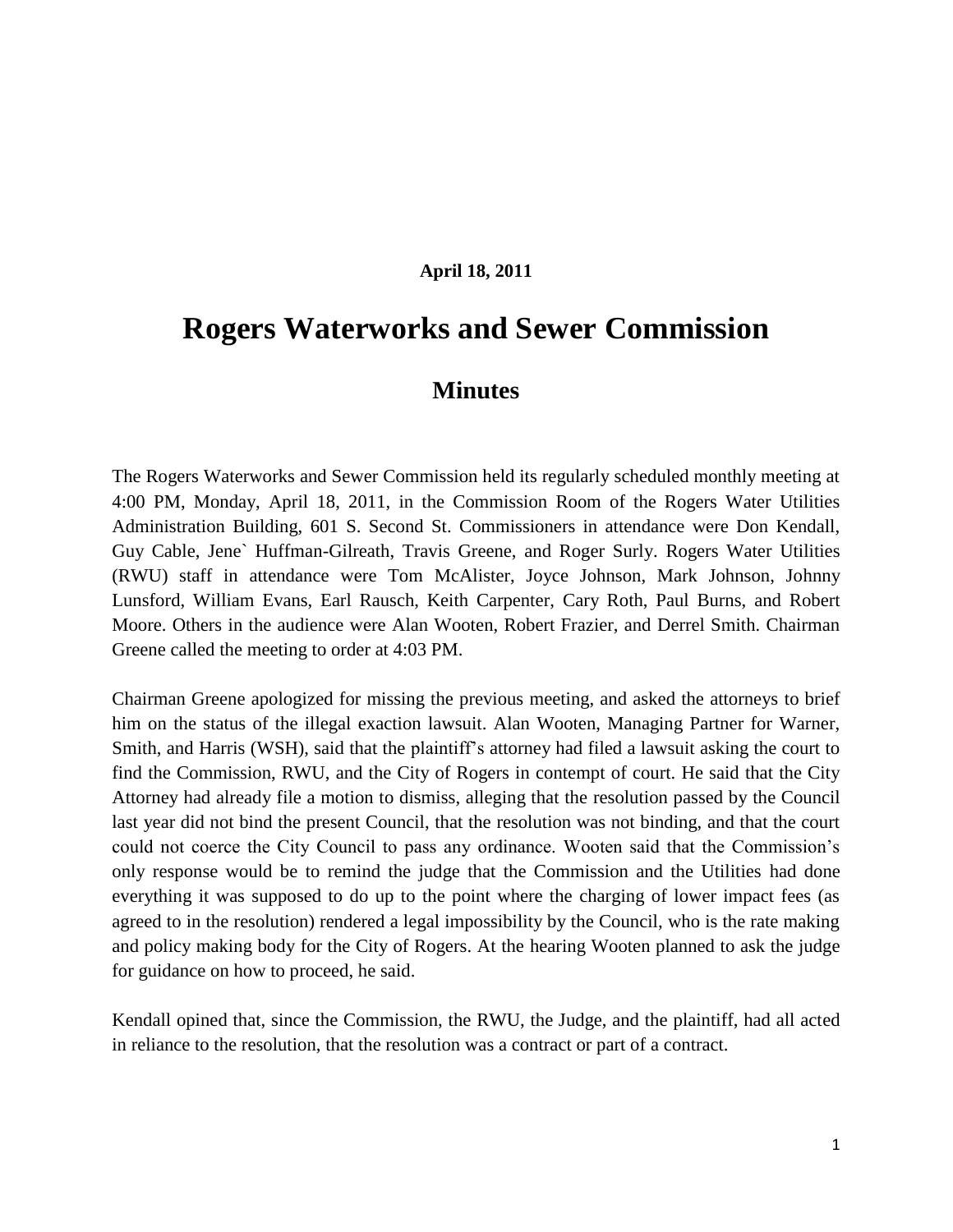What was the timeline? someone asked. Wooten opined that the judge would set a hearing in a couple of weeks.

What about any personal liability? Someone asked. Wooten said that this was not the type of contempt charge whereby Commissioners were thrown in jail. He said that the Commissioners had no personal liability.

Finally, there was a motion by Cable, second by Surly, to approve the minutes of the March meeting. All in favor, motion carried.

Greene recognized Johnny Lunsford, Sewer Field Operations Team Leader. Lunsford recognized Keith Carpenter, Sewer Field Operations Tech II, for 10 years of service to RWU and the citizens of the city of Rogers.

Greene recognized Cary Roth, Environmental Services Coordinator. Roth recognized Paul Burns, Industrial Pretreatment Coordinator, for 15 years of loyal service to RWU and the citizens of Rogers.

Greene recognized Joyce Johnson, RWU Controller. Johnson presented the Commission with financial reports for March 2011. She said that, although the Water Department operated at a loss for the month, the water department was still ahead of budget and ahead of last year, and that the Water Department might actually show a profit for FY '11. She said that the Sewer Department was well ahead of budget.

Cable praised the staff for controlling expenses, but noted a budget item that exceeded the budget, called "sewer field repair". Lunsford reminded the Commission that the Sewer Department purchased some "pipe patch" materials in order to patch holes in sewers from the interior (no excavation required), which exceeded the original budget. Johnson said that she had discussed the reasonableness of capitalizing the pipe patch material with Lunsford. She said she would discuss the issue with the auditors.

Surly asked Johnson how RWU budgeted for penalty revenue. Johnson said that penalty revenue projections were based on a percentage of the revenue projections. How did the penalty process work? Surly asked.

Johnson said that city ordinance requires that a penalty be added after the water bill is due, and that customers in arrears over thirty days were subject to disconnection. The reality of the situations was that people had at least three weeks between the billing date and the due date. Sometime after the due date, a list was developed by the billing computer, and door hangers were printed with a warning to pay the past due amount or be subject to disconnect from the water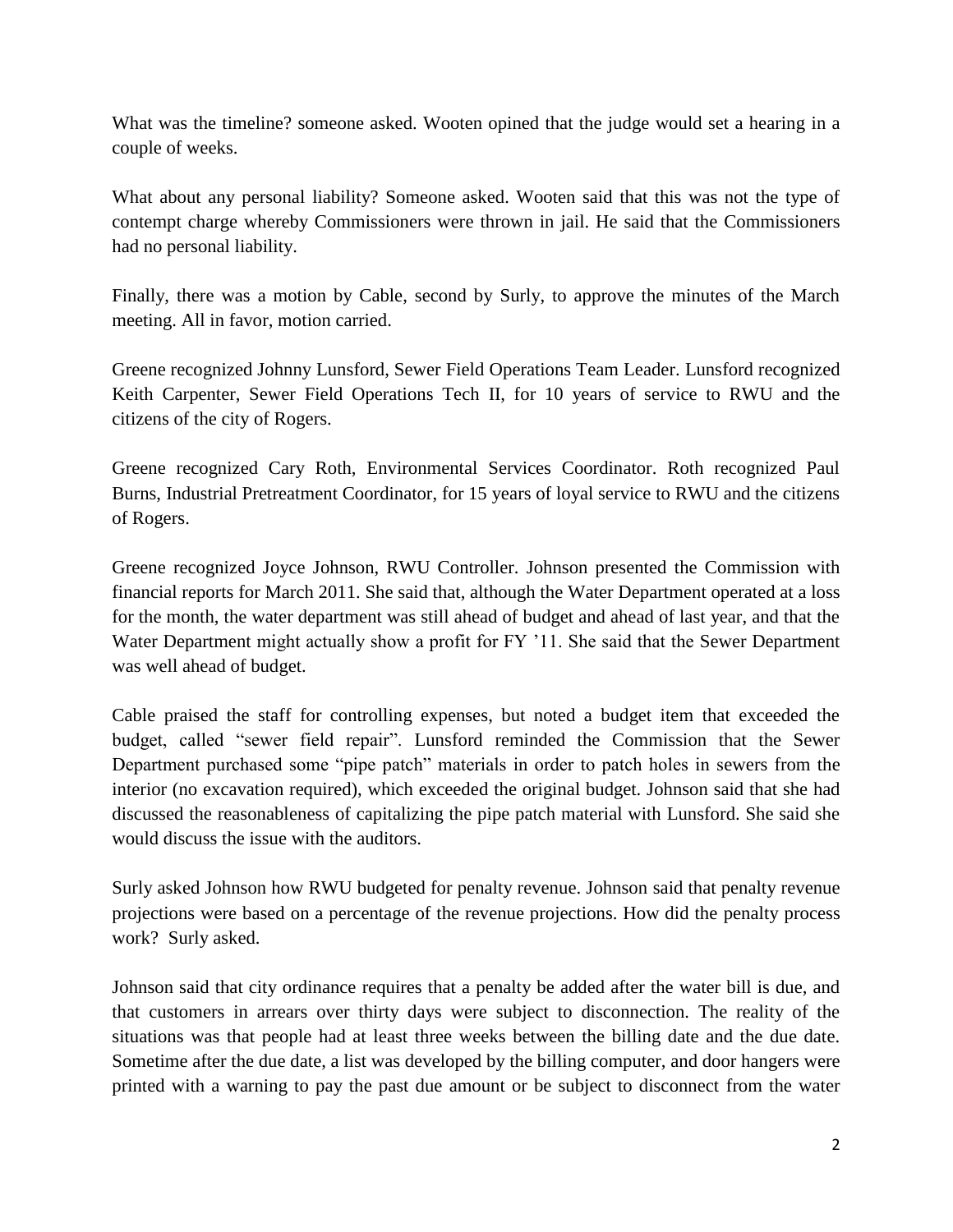system. A \$10 dollar fee was added to the bill for the door hanger. If the customer did not contact the water department before the shut-off date, the customer was shut off, and charged a \$20 reconnect fee. Johnson said that customers could call and make arrangements to pay and not be shut-off.

Surly wondered if the fees were high enough to cover the expense of sending an operator to a residence to hang a door hanger or shut-off a meter. Tom McAlister, RWU Manager, said that the Commission set the fees at the current level a long time ago, and the fees had not increased mainly due to the hardship on customers already in fiscal distress. He said that RWU did not charge extra for NSF checks while most merchants and banks did, for the reason already stated.

Surly asked if RWU needed to budget additional monies for contingent liability if the illegal exaction lawsuit is resurrected. What about plaintiff's attorneys' fees? he asked. Wooten said that the plaintiffs attorney's probably would be asking for more money.

Surly commented that the unaccounted-for water percentage always jumped every March. Why was that? Johnson said that water demand increased in the springtime, but reading meters and billing for water used ran a couple of months behind the actual purchase of water from Beaver Water District. Therefore, the trends to watch were the annual unaccounted for water percentages, she said.

Continuing, Johnson presented the Commission with the bids for property insurance for 2011. Three agencies bid this year, she said. Johnson said that she was advised by the attorneys that bidding for periods for longer than a year were not expressly permitted by the State of Arkansas. The low bid, with the current \$10,000 deductible was from Farris, for \$34,435.

Surly asked if earthquake damage was covered. Johnson said she did not think it was. After some conversation, there was a motion by Kendall, second by Cable, to approve the low bid from Farris Insurance. All in favor, motion carried.

Continuing, Johnson presented the Commission with the required "red flag policy" report, which updated the Commission on the Utilities' efforts to keep private data private (avoid identity theft). She reported that policies and procedures were adequate, and no changes were necessary. There was a motion by Greene, second by Surly, to approve the "red flag policy report" as presented. All in favor, motion carried.

Greene recognized Mark Johnson, Utilities Engineer. Johnson presented the Commission with a short spreadsheet detailing the status of the capital projects in which the Commission had a pecuniary interest. The report was accepted without comment.